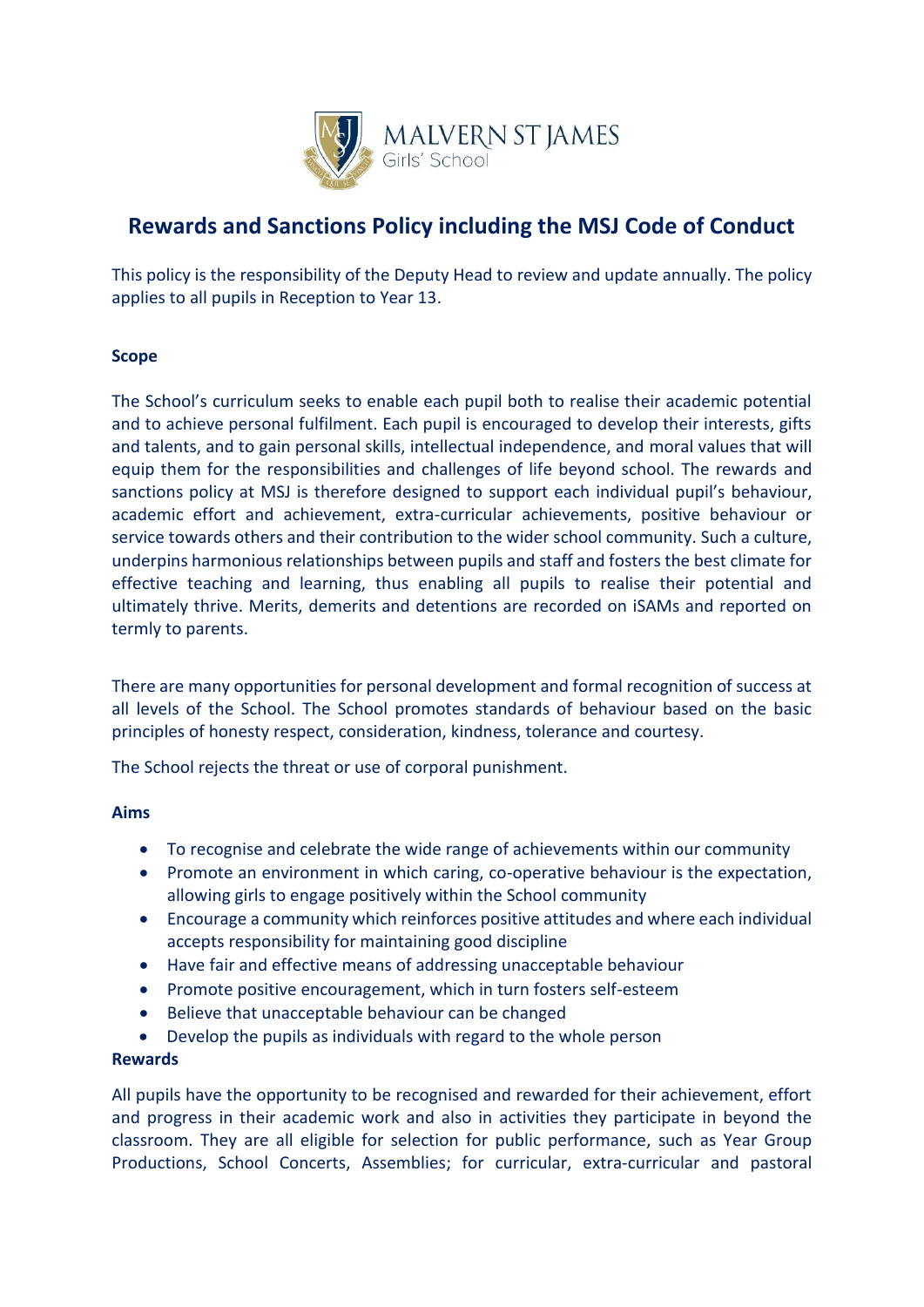activities; and for Progress or Achievement Awards in, for example, Sport and Performing Arts amongst others. There are also positions of responsibility and leadership throughout the School, such as Form Captains and Vice Captains in Pre-Prep 1 to Year 11, and in the Sixth Form, the Prefect Team, Sixth Form Ambassadors, Subject Mentors and leading Societies.

The successes and achievements of individual pupils are regularly recognised in Assembly, especially in Awards Assemblies, the Final Assembly of term and Prizegiving at the end of the Summer Term.

Pupils' work is displayed around the school. Every year there is a public Art Exhibition of GCSE and A Level work. Girls' successes are recorded on department notice boards. The Head Girl has her name engraved on the Head Girl board. In addition, school publications such as the Newsletters, the Chronicle and the Gazette feature girls' work. The school website, display screens, and social media continually celebrate pupil achievements. Pupil successes are also regularly acknowledged in staff meetings and all staff are encouraged to congratulate the pupils on their achievements.

#### **All Year Groups**

There are many opportunities for personal development and formal recognition of success at all levels of the school. These are available through participation in a range of activities such as National Competitions (Science and Linguistics Olympiads, Maths Challenge, Literary and Poetry competitions in English and Foreign Languages etc.); the Duke of Edinburgh Award; The Real Business Challenge, LAMDA; the school Drama productions; informal and formal concerts throughout the year, as well as Sports, Academic, and Expressive Arts Colours, Character Awards and Leadership.

#### **Merits**

Merits are awarded for work of high quality, or for significant effort, progress or improvement. These are recorded on iSAMS and included on pupil's reports which show the totals for each term. They are awarded to pupils to recognise and reward particularly good effort, progress and achievement within the School community.

They can be awarded for a range of academic or pastoral achievements:

- outstandingly good work;
- a consistently high standard of work;
- marked improvement in either achievement or in the amount of effort a girl is putting into her work;
- excellent performance in any area of the School;
- good citizenship within the School and the wider community;
- demonstration of good manners, and
- engagement in school life.

## **Other Awards include:**

• Headmistress' Book of Excellence - A pupil who has produced an outstanding piece of work, or made a special contribution to the School community, may be recommended for entry in the Headmistress' Book of Excellence. The girl is notified of this by the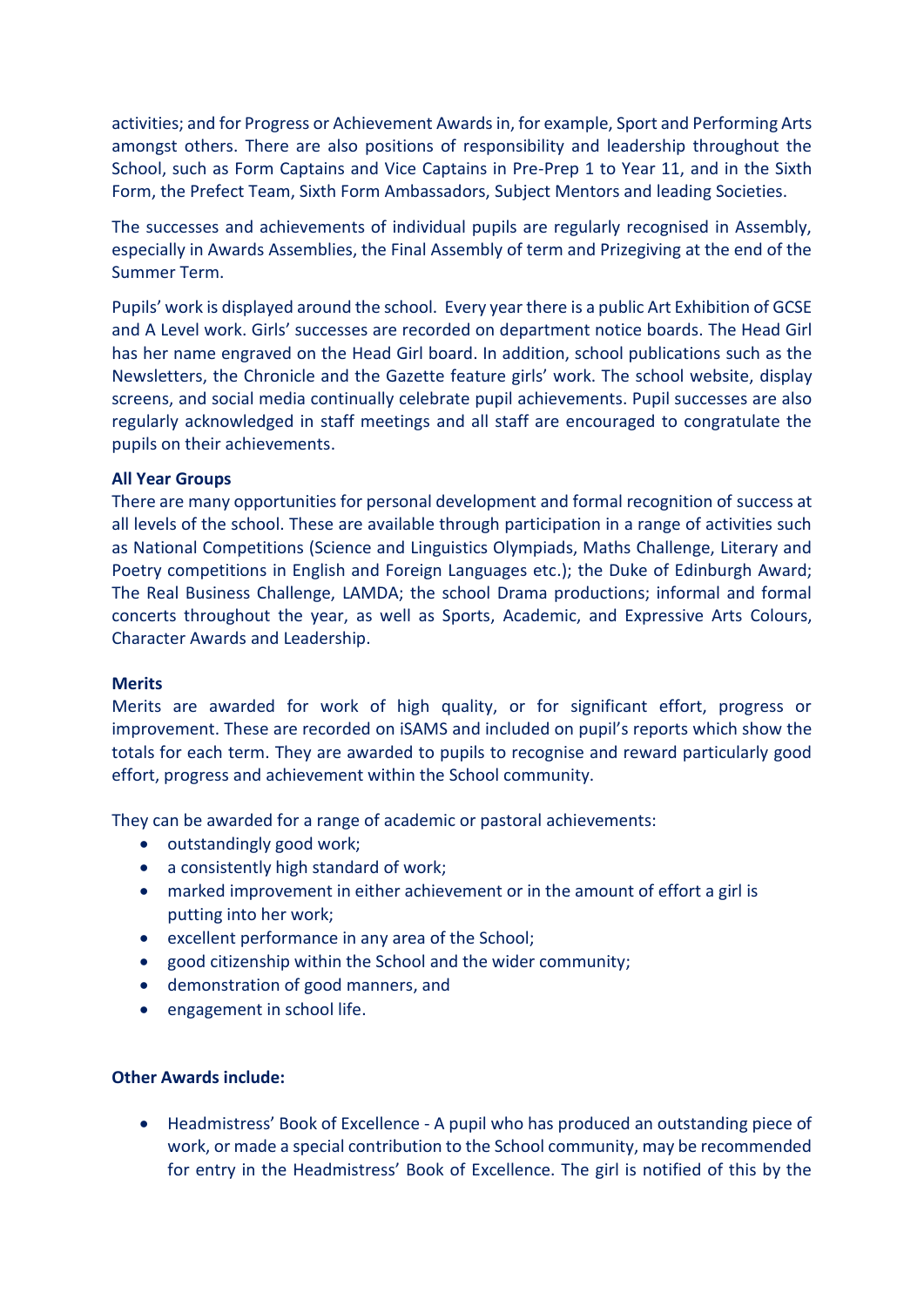member of staff concerned and invited to visit the Headmistress when her name will be entered in the book. The appropriate Head of Year, Housemistress and Tutor are advised. Entrants' names are announced in Presentation Assembly.

- Pupils who earn the most Ships points in their Year group receive an Excellence Award from the Headmistress at the end of every term.
- Scholarships and Exhibitions are awarded at different Key Stages, Year 7, 9 and Sixth Form for pupils who show outstanding academic potential. They are also awarded for Art, Drama, Music, Riding, Sport, Design and Technology and Food and Nutrition. There is also a Headmistress' Award and the Founders Award.
- Sixth Form girls are eligible to be nominated for a Sixth Form Award at the end of the Spring Term. A Sixth Form Awards dinner is held to present these awards.
- In the Prep Department pupils are awarded pebbles for good effort, work, behaviour and citizenship. In Pre-Prep pebbles are collected to earn small prizes. In Prep pebbles are collected to convert into merits.
- A number of subjects regularly recognise and reward pupils' work with stickers, stamps or postcards.
- Heads of Year display pupil achievements on their Notice Boards.
- In Boarding, House Staff recognise pupils' contribution to the Boarding community through the boarding merit system and have appropriate rewards in place for the different age groups.

#### **Ships Points**

At Malvern St James we have four Ships: Daring, Dragon, Trenchant and Triumph, all of which form four proactive communities within the School, providing a progressive support system across all year groups. Every member in the school community is attached to one of the Ships. There is strong Ship loyalty and girls learn responsibility, leadership and teamwork working towards their Ship points.

Merits awarded to pupils are converted into points for their Ships. Points awarded contribute towards The Admirals' Cup, which is presented to the most successful Ship at the end of each term.

#### **Responsibility and Leadership**

In order to encourage good peer role models and behaviour, we offer leadership positions to pupils throughout the school.

#### **Pre-Prep 1 - Year 11**

Pupils in Pre-Prep 1 to Year 11 have the opportunity to learn responsibility and leadership by being nominated and elected by their peers to represent their form as Form Captain and Vice-Captain. These positions change termly.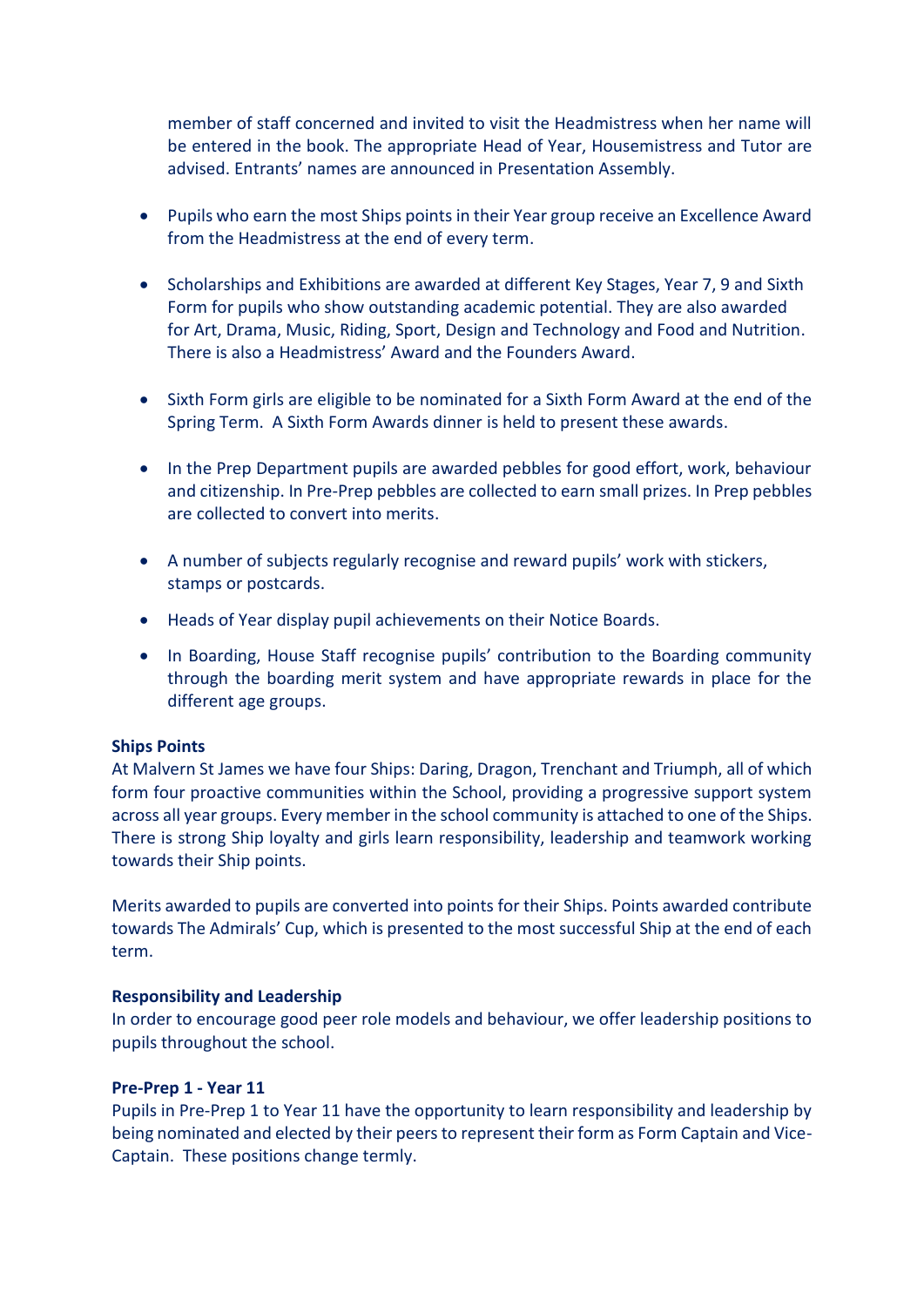Pupils in Year 6 are chosen by staff to be Skippers (in charge of a Ship), Games Captain, Prep Ambassador and Communities Captain. Pupils in Year 5 and 6 are selected to be Buddies. All pupils from Year 7 to Year 13 have the opportunity to be nominated and elected to the role of Midshipmen by their Ship peers.

# **Positions of responsibility and leadership within the Sixth Form**

There are many positions of responsibility in the Sixth Form. Towards the end of Year 12, all girls are eligible to apply for a position in the Prefect Team elected by Staff, Sixth Formers and Year 11 pupils. The Sixth Form pupils also take responsibility through actively running School Societies for younger girls, as well as those for their peer group. Ambassadors are elected to support the Prefects whilst providing an opportunity for leadership in Years 12 and 13.

# **Behaviour**

The School has high expectations of pupils' behaviour, work and relationships with others. They are encouraged to take responsibility for their own behaviour, this includes the journey to and from school, whilst in uniform or in association with the School in any other way. Pupils must be aware that they represent the School in the eyes of the public, and they will be expected to behave politely at all times.

At MSJ all pupils must sign and adhere to the Code of Conduct. All parents must sign to agree to ensure their daughters uphold the Code of Conduct.

**The Code of Conduct** is displayed in all Form rooms, Boarding Houses and also in the Welcome Guides for all the Year Groups. At the beginning of each academic year the Code of Conduct is discussed with pupils by their Tutors to make clear the School's expectations. Parents are made aware of our expectation of good behaviour in the Parent Portal. The Code of Conduct is reviewed annually **(see Appendix 1)**

# **Merits and Demerits**

These are given to reinforce good behaviour and sanction those who do not adhere to the Code of Conduct. Merits and demerits are issued as positive and negative points. These are recorded on iSAMS and included on pupil's reports which show the totals for each term. For further information about when these may be given to pupils, **see Appendix 2**

# **The Role of the Staff**

It is the job of MSJ staff at all levels to help and encourage pupils' understanding of socially acceptable and appropriate behaviour. They need to take into consideration the particular needs of pupils, for example those with SEND and be prepared to talk through and engage with issues of behaviour directly with the individual concerned before considering the use of sanctions.

Form Tutors, Heads of Year (HOY) and House Staff play an important role in communicating with pupils the School's expectations in all aspects of behaviour and approach to academic work. They will monitor the totals of merits and sanctions for individuals and will be the first point of any required intervention. They provide a 'listening ear' for pupils and work to help navigate them through school life so that they can fulfil their potential.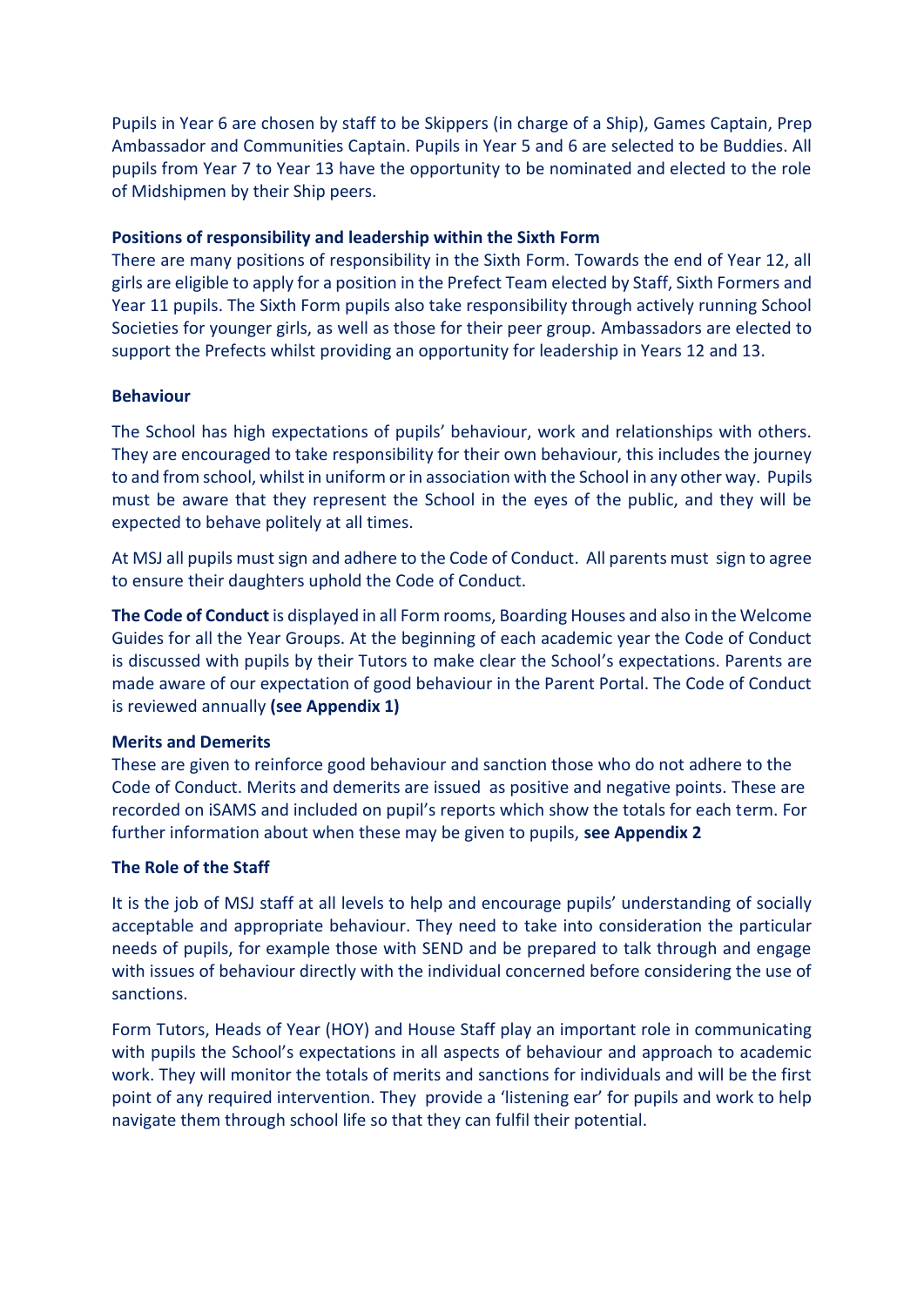# **To encourage this, all staff must;**

- Have high expectations
- Model exemplary behaviour
- Treat all pupils and adults with respect
- Build pupil confidence and self-esteem through positive enforcement
- Avoid using critical or sarcastic language
- Recognise pupil achievements and keep parents informed
- Challenge unacceptable behaviour
- Work in partnership with parents through regular contact to help improve behaviour

# **Pupil behaviour**

# **The School will not accept the following Pupil Behaviour** (this is not an exhaustive list)**:**

- Failing to report to morning or afternoon registration
- Disruptive, anti-social or rude behaviour at any time
- Being disrespectful of other people or their property
- Acts of aggression or intimidation, including peer on peer abuse or any form of bullying
- Racist, sexist or homophobic comments
- Vandalism
- Inappropriate use of mobile device or social media or any form of cyberbullying
- Lateness to lessons and lack of effort in lessons
- Not meeting prep deadlines or poor effort
- Failure to bring the correct books or equipment to lessons
- Disregard of measures in place to protect the spread of COVID-19

# **In any case of poor behaviour, the following procedure must be followed:**

In the first instance, the behaviour must be discussed with the pupil by the member of staff who has recognised a concern. Resolving the concern should be achieved at the lowest possible level through support and behavioural management. The incident must be logged on CPOMS with the Form Tutor and Head of Year (HOY) being notified of the incident. The HOY is responsible for tracking all incidents pertaining to their Year group to identify patterns of behaviour and ensure preventative measures are put in place to resolve the issues before they escalate.

#### **If there is no change to the behaviour:**

- $\circ$  For academic concerns: If the behaviour continues after support has been put into place, inform Head of Subject (HOS) for discussion at department meetings and agree the sanction at department level. The incident and the action must be logged on CPOMS and ensure the Form Tutor and Head of Year (HOY) are notified of the incident.
- $\circ$  For pastoral concerns: If the behaviour continues after support has been put into place. The incident and the action must be logged on CPOMS by the relevant member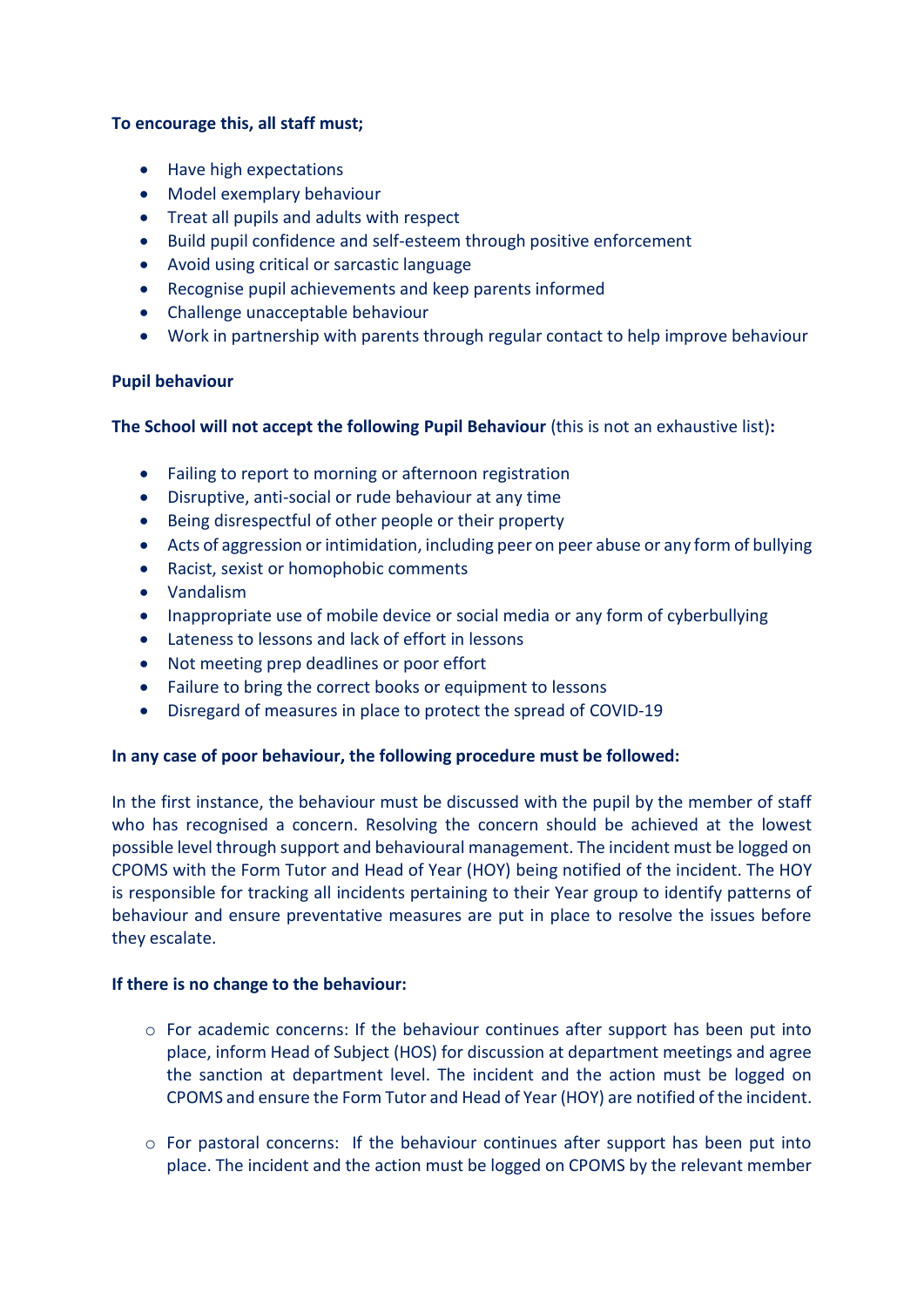of staff and ensure the Form Tutor and Head of Year (HOY) are notified of the incident.

Persistent poor behaviour will result in the parents being requested into school for a meeting with the appropriate senior member of staff. If this is not possible, a conference call must be arranged.

# **Sanctions**

Sanctions are used to register disapproval of unacceptable behaviour and so that pupils can learn to understand how they can put it right. This approach to discipline is based on teachers having very high expectations of pupils' behaviour, work and relationships with others so that poor behaviour, work and relationships are challenged. Individual pupils age and needs (such as SEND) are taken into account in applying this policy.

We exercise vigilance to detect signs of deterioration in girls' work, behaviour or physical appearance and try to find unobtrusive but effective ways of letting the girls know of our concern. Sensitive listening helps girls to articulate their feelings and the likely outcome of their behaviour. A significant sanction is the disapproval of those whom the girl respects - her peers and the teacher concerned.

Parents are kept informed about anything more than minor misdemeanours and their support in establishing good behaviour is welcomed.

Once poor behaviour has been recognised, there are four Levels of sanctions available for staff to use. At every sanction level every effort will be made to support the pupil and keep them informed of the process. In some circumstances, depending on the severity of the incident or for serious misconduct, a pupil may go directly to Level 3 or Level 4.

# **Sanction Level 1:**

Level 1 incidents are one-off low level behaviours.

Level 1 incidents may include:

- Failing to report to morning and afternoon registration
- Lateness to lessons
- Low level disruptive behaviour
- Not meeting prep deadlines / poor effort
- Failure to bring the correct books or equipment to lessons

# Level 1 Actions and Support:

In the first instance, the pupils must be spoken to in order to find out if there is a reason for the incident. Pupils may be mentioned at the weekly departmental meeting or brought up as an issue by the Form Tutor with their HOY. At this point an action may be implemented to support the pupil. An appropriate sanction may be enforced (see Appendix 2) and parents may be informed by the relevant member of staff. Level 1 incidents must be logged on CPOMS.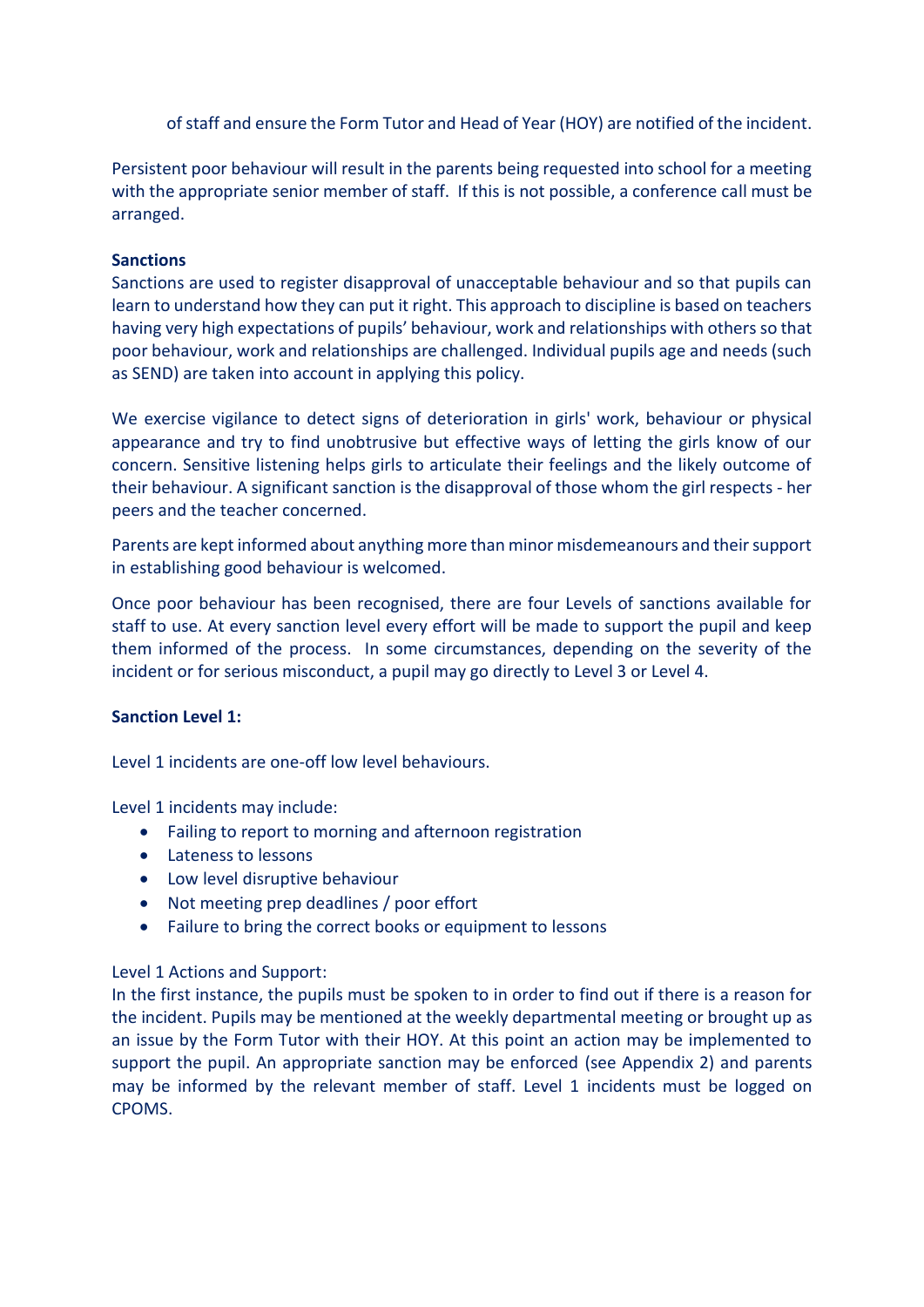# **Sanction Level 2:**

Level 2 incidents may be Level 1 incidents that have become persistent or more serious matters which go straight in at Level 2, this level is dealt with by the HOY/ HOS, depending on the incident.

Level 2 incidents may include

- Regularly failing to report to morning or afternoon registration
- Persistent lateness to lessons
- Disruptive, aggressive, intimidating or Anti-social behaviour, including rudeness to staff
- Being disrespectful of other people or their property
- Inappropriate use of mobile device or social media (the sanctions for this are outlined in the Digital Devices Policy)
- Persistently not meeting prep deadlines or poor effort
- Persistent failure to bring the correct books or equipment to lessons

Level 2 sanctions include:

- Detention (see Appendix 3)
- Removal of pebbles Prep department
- Writing a letter of apology
- Being denied access to the School's computer system, as a result of breaching the E Safety Policy (incorporating the Acceptable Use policy)
- Community service in school for a period of time
- Putting on Report (See Appendix 4 Procedure for putting on Report and copy of Report Card)
- Additional supervised prep for persistent failure to hand in work by Subject Teacher/Form Tutor
- Confiscation
- Withdrawal of privileges

Level 2 incidents and sanctions must be recorded on CPOMS by the relevant member of staff. When a behaviour continues with no significant effort to improve, parents will be called into school for a meeting or a conference call will be arranged to discuss the situation and support for the pupil moving forward.

Support strategies include:

- Targeted reports
- Supervised Prep in School and Houses
- Target setting
- Internal Mentoring
- Counselling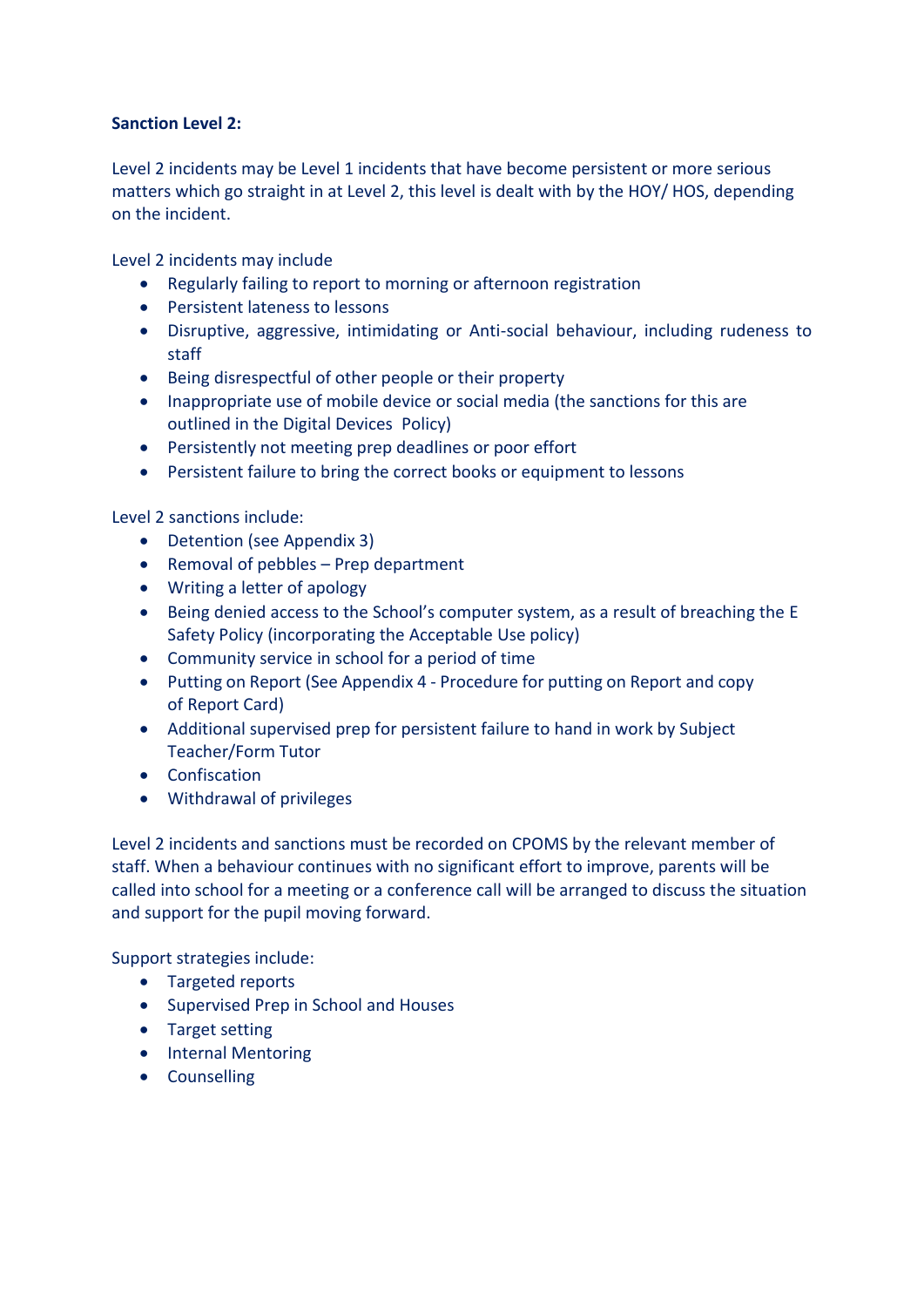# **Sanction Level 3:**

Level 3 incidents may include:

- Continued Level 2 behaviours despite support and sanctions
- Failure to adhere to the Drugs and Substances Policy or to the UK's national laws
- Physical harm of another pupil, including tattooing and piercing
- Theft, blackmail, physical violence, intimidation, racism or persistent bullying
- Cheating in external examination, course work or plagiarising another pupil's work
- Other serious misconduct towards a member of the School community or which brings the School into disrepute (single or repeated episodes) on or off School premises or via social media
- Persistent attitudes or behaviour which are inconsistent with the School's ethos
- Vandalism or computer hacking
- Possession of pyrotechnics including fireworks
- Behaviour which puts the safety of herself or others in jeopardy

Level 3 sanctions include:

• Referral to the Deputy Head and may include temporary exclusion.

In all cases parents/guardians must be informed and will be called into school for a meeting or a conference call will be arranged. A log of events must be added to CPOMS by the Director of Pastoral with the HOY.

Support strategies include:

- Bespoke behaviour management contract signed by pupils and their parents
- Internal Mentoring
- Counselling

# **Sanction Level 4:**

Level 4 incidents may include:

- Continued Level 3 behaviours despite support and sanctions
- Possession / use of certain drugs and substances. Any pupil caught supplying, or inciting the use of illegal drugs, or being in possession of them with the intent to supply
- Possession of a weapon
- Unfounded malicious accusation against a member of staff
- Major criminal activity

Serious misconduct or persistent behavioural trend at Sanction Level 3 will involve referral to the Headmistress and may result in permanent exclusion.

Permanent exclusions can only be carried out by the Headmistress following a disciplinary meeting with the pupil and her Parents/Guardians.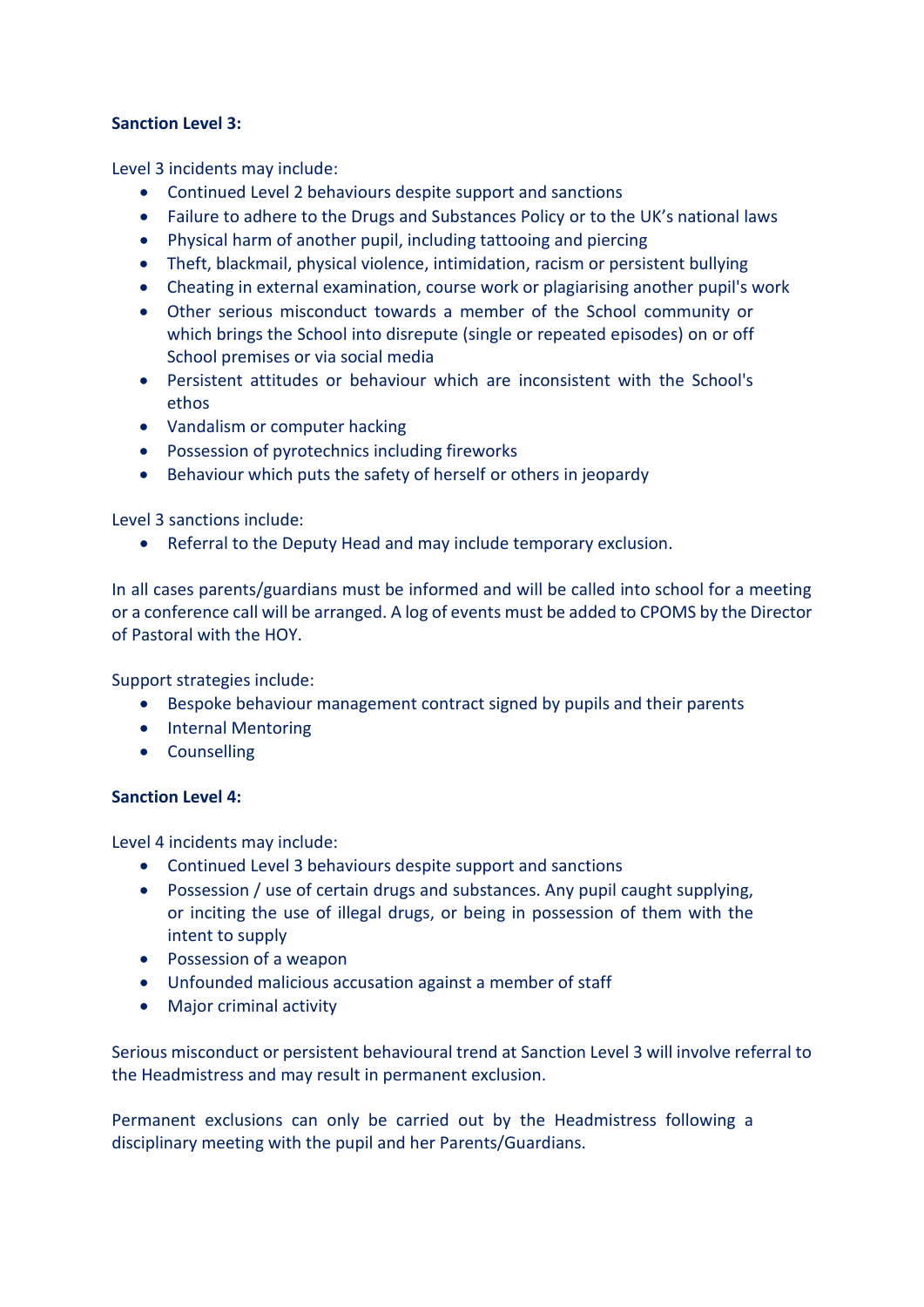The Chairman of the School Council will be informed of the disciplinary meeting and the Headmistress's decision following the disciplinary meeting.

The parents have the right to appeal against the Headmistress's decision. Refer to Exclusions, Removals and Review Policy.

All disciplinary action involving sanctions is recorded in writing and kept on the girl's file. Parents/Guardians will be notified of the appropriate action taken.

Misconduct outside School which affects the welfare of members of the School community or the reputation of the School will be subject to the same disciplinary procedures.

The School has a separate policy outlining the procedures for exclusions, removals and review and this must be carefully followed for all incidents at Level 4.

#### **Boarding Sanctions**

Boarding sanctions may be imposed for infringements occurred within the Boarding community.

#### **Infringements may include:**

- Being disrespectful of each other's personal living space
- Failing to meet curfew and repeated lateness
- Inappropriate use of communication devices
- Failing to inform House staff of whereabouts

# **Sanctions include:**

- Removal of privileges
- Community service within the boarding community
- Confiscation of communication devices
- Gating

# **Sanctions which are not permissible:**

- No forms of corporal punishment are permissible, defined as: "Any degree of physical contact which is deliberately intended to cause pain, injury or humiliation" e.g. smacking, hitting, kicking, pushing, shaking, pulling limbs or hair or clothing
- Persistent or aggressive shouting (other than to ensure safety in an emergency).
- Throwing missiles e.g. objects, books, pencil cases, rubbers.
- Deliberate humiliation

This policy should be read alongside the Physical Contact & Reasonable Force Policy**.** Staff are aware of the circumstances when physical intervention is allowable. Staff members have a legal power to use reasonable force to prevent pupils from hurting themselves or others, from damaging property or from causing disorder. Reasonable adjustments will be made for disabled pupils and pupils with special educational needs. The degree of force used should be the minimum needed to achieve the desired result. The school will record any significant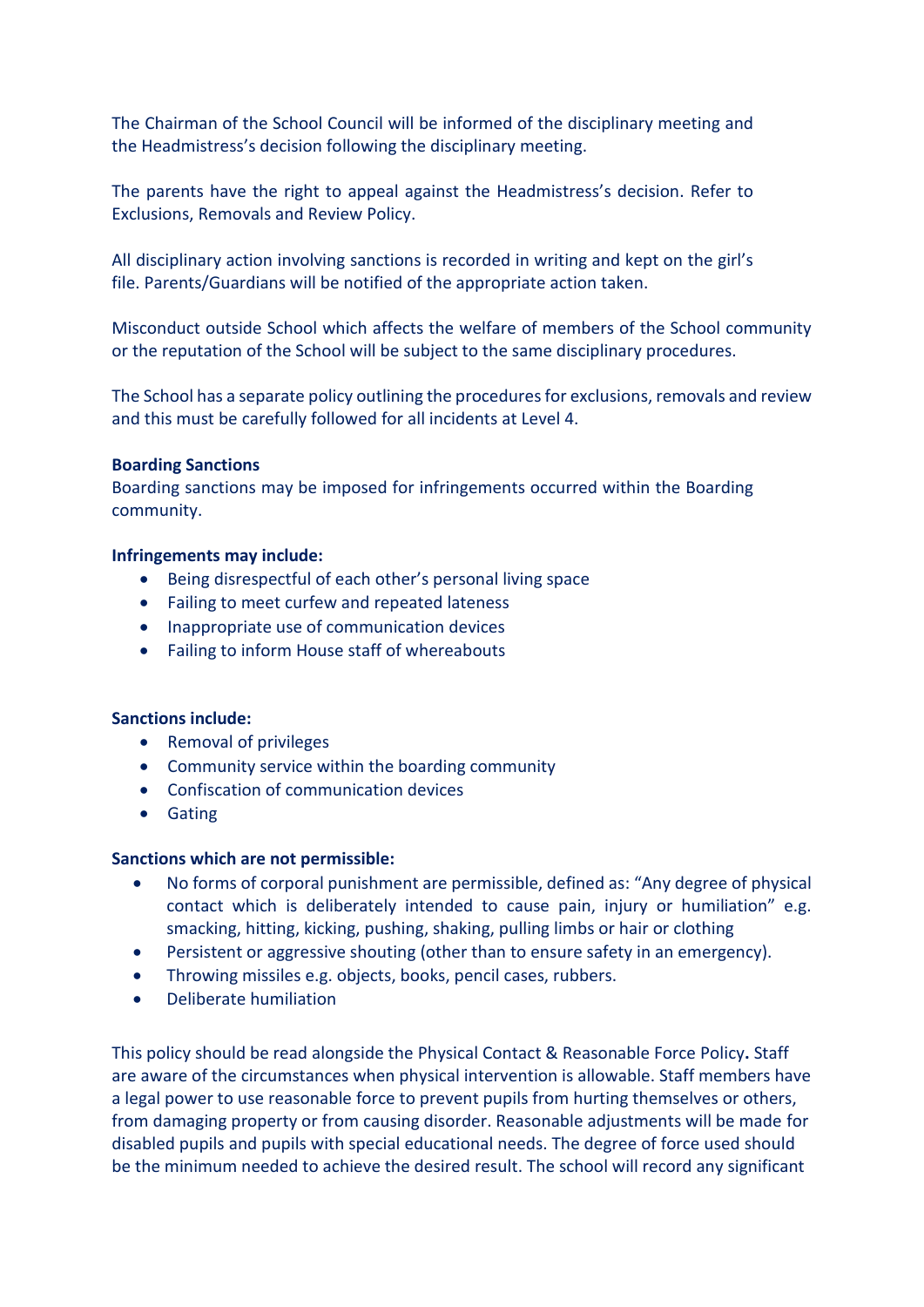incident in which a member of staff uses force on a pupil, and will report any such incident to the pupil's parents as soon as practicable after the incident.

The School operates CCTV for the purpose of detection of crime and which may be referred to for disciplinary reasons. Please see the separate CCTV Policy for full details about the use of CCTV at MSJ.

# **Links to other policies**

This policy should be read in conjunction with the following policies:

- E Safety Policy (incorporating the Acceptable Use policy)
- Anti-bullying Policy
- Physical Contact & Reasonable Force Policy
- Dress Code
- Drugs and Substances Policy
- PSHEEC
- Policy on the use of Digital Devices
- Exclusions, Removals and Review Policy
- Pupil Complaints Policy
- Complaints Policy
- EYFS Policy
- Pastoral Care Policy
- Pupil Supervision Policy
- School Code of Conduct with regard to COVID-19

| Authorised by                | <b>Resolution of the School Council</b>                                                   |
|------------------------------|-------------------------------------------------------------------------------------------|
| Signature                    |                                                                                           |
|                              |                                                                                           |
| Date                         | 30 June 2021                                                                              |
| Effective date of the Policy | 30 June 2021                                                                              |
| Review date                  | May 2022                                                                                  |
| Circulation                  | Members of School Council / teaching staff / all staff / parents /<br>pupils [on request] |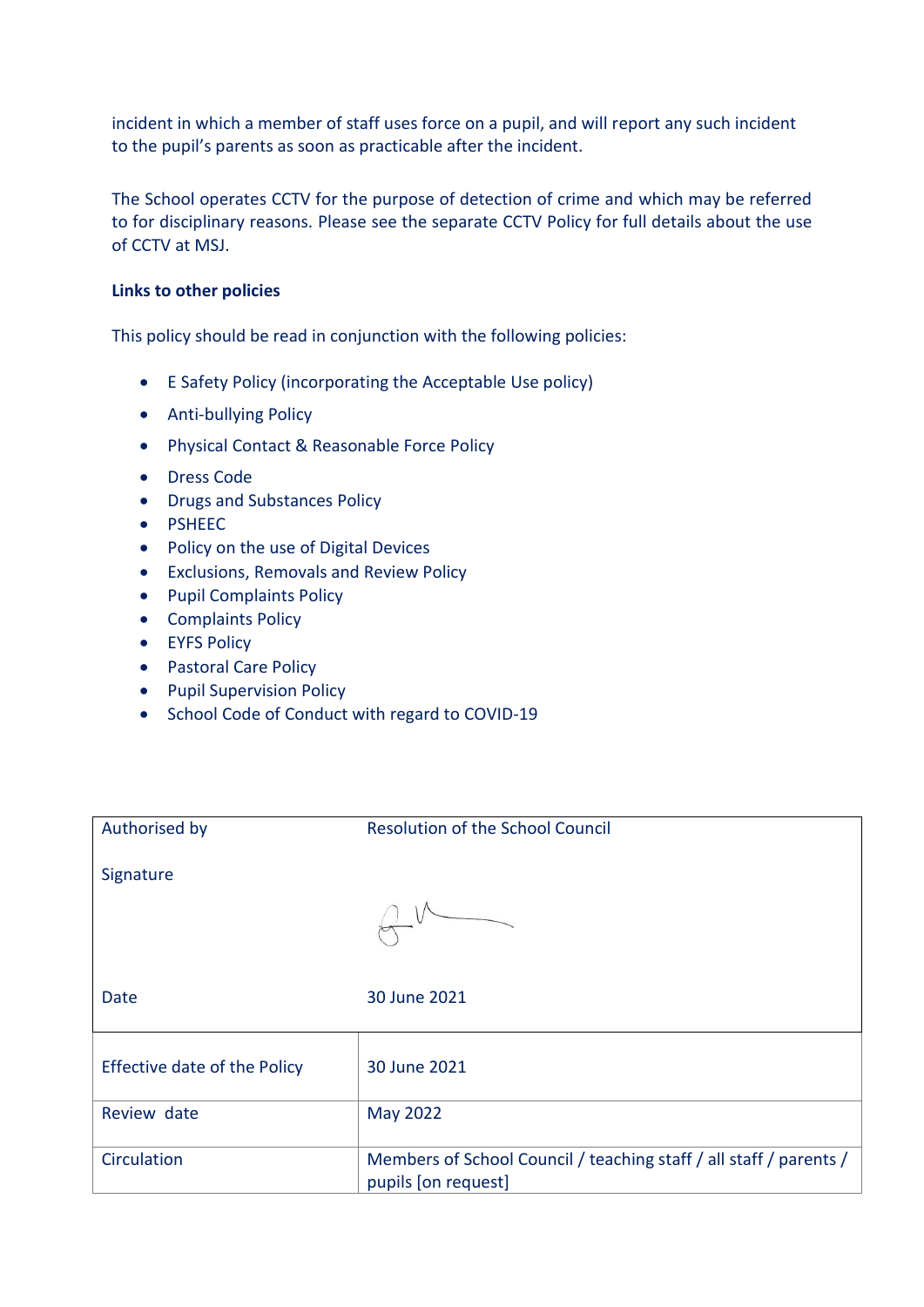

# **MSJ School Code of Conduct**

#### **Malvern St James expects every girl to be:**

- Honest
- Considerate
- Kind
- Courteous
- Respectful
- Tolerant

There are four guiding principles to ensure the smooth running of the School community:

- 1. Consideration and respect for others
- 2. Positive engagement in lessons and courtesy to staff
- 3. Public and personal safety
- 4. Adherence to the law and School policies

#### **Consideration and respect for others**

- Pupils must behave in a manner which does not bring the name of the School into disrepute
- Pupils must be courteous, thoughtful and compassionate in the way they speak to other people in the School community
- Pupils are expected to take pride in their appearance whilst wearing the School uniform
- •Noise levels within the school should not distract from the business of purposeful learning and community living
- In Boarding Houses and School pupils must respect the privacy and property of everyone in the community
- In Boarding Houses and School the daily routines must be adhered to in order to maintain a thriving community
- •Classrooms, corridors and cloakrooms should always be left tidy
- •Chewing gum is not allowed at any time
- Food and drink, with the exception of water, must only be consumed in the Alice Dining Room or agreed communal areas of the School during break, lunch and tea time
- Pupils must treat the School site with respect, taking particular care not to drop litter and using the recycling bins where possible
- Internet enabled and / or communication devices must be switched off during the school day unless given specific permission for use by a member of staff. Pupils in Year  $7 - 8$  are required to lock such devices away in their lockers. Pupils in Year 9 -13 must keep them turned off, but may keep them in their school bags. Sixth Form pupils may use them in the Sixth Form Centre and Boarding Houses. Smart watches are only permitted in Years 10 upwards and are subject to the rules outlined above.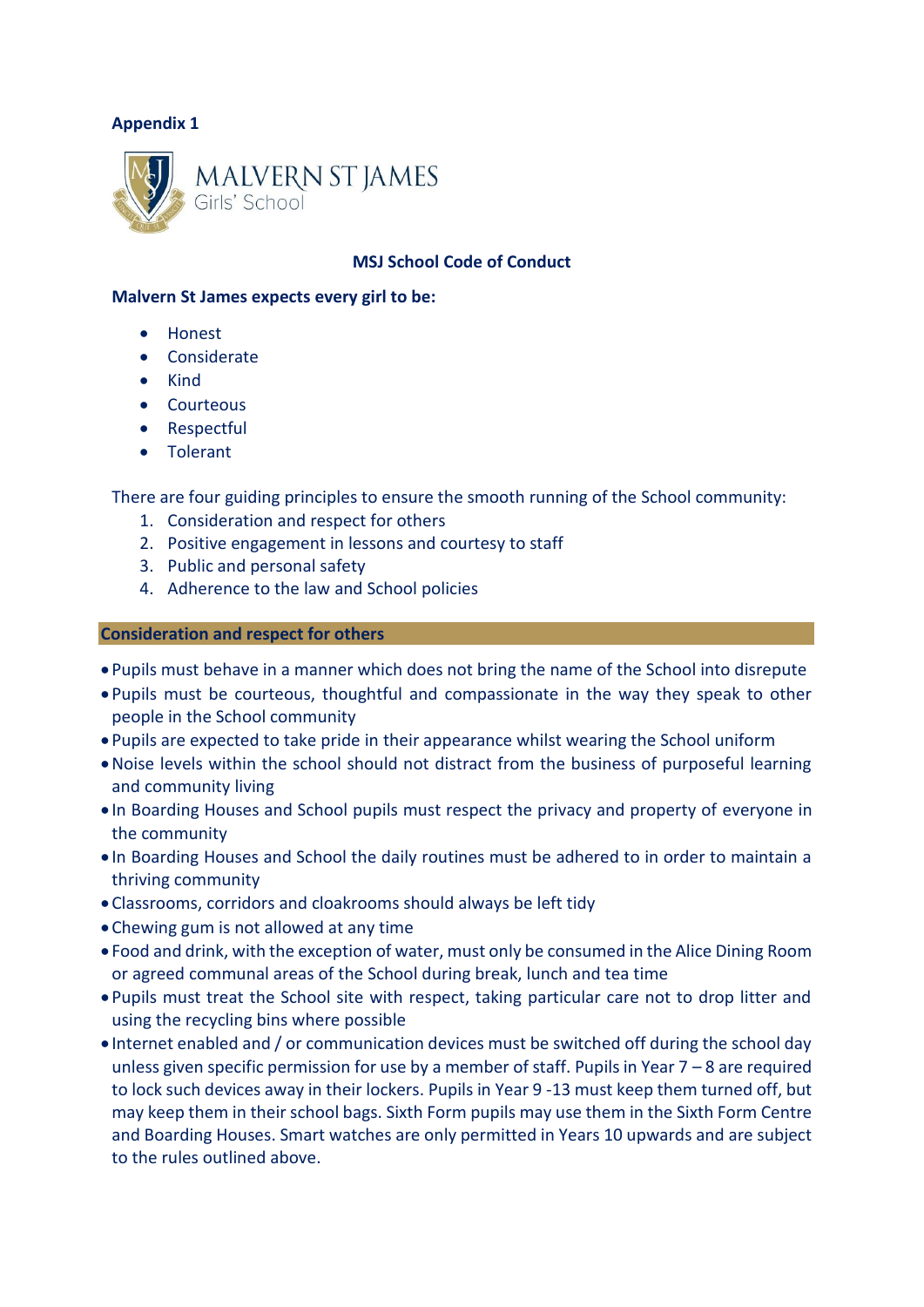- Prep Pupils are required to hand in internet enabled and / or communication devices to form tutors
- •Digital devices and headphones must not be used during the School day unless permission is given by a member of staff.

**Engage positively in lessons and be courteous and respectful of Staff**

- Pupils should stand at the beginning of each lesson and for any member of staff or visitor who enters the room during a lesson
- Pupils must respect the right of others to learn and teachers to teach
- Pupils must behave with consideration and kindness and encourage others in and beyond the classroom.

**Public and personal safety**

- Pupils must always sign in and out of School and Boarding Houses on arrival and departure
- In the Boarding Houses pupils must ensure the House Staff know their whereabouts and must always seek permission before leaving the School site
- •Visitors are not allowed on School premises unless permission is granted and must always report to Reception on arrival
- Pupils are not allowed to travel as a passenger in a private motor vehicle driven by anyone other than their parents or guardians or an authorised member of staff, unless permission is given
- •Matches, cigarette lighters or other flammable materials are forbidden
- Pupils' property can be searched by a senior member of staff in their presence.

#### **Adherence to the law and School policies**

- •Alcoholic drinks are forbidden for pupils in Year 11 and below. There is specific guidance for pupils in Years 12 and 13
- Smoking and e-cigarettes are forbidden on School premises and in the vicinity of the School
- The consumption and possession of drugs, including 'legal highs' and solvents are forbidden
- •Any internet enabled and / or communication devices must not be used for any illegal or inappropriate purposes
- Firearms, ammunition, knives or other offensive weapons are forbidden
- The School has zero tolerance to theft or criminal damage
- Pupils must attend School and adhere to the designated term dates
- Pupils must arrive punctually to morning and afternoon registration.

All pupils must abide by this Code of Conduct, and **all other policies relating to pupils and their conduct**, including the Behaviour and Sanctions policy, Anti-Bullying policy and the **Policy on the use of Digital Devices**

The School operates CCTV for the purpose of detection of crime and to uphold our Code of Conduct.

I accept responsibility for my conduct and the way in which it is perceived. I understand that, at all times, my conduct and appearance should demonstrate respect for others and myself. Outside of school and within, I will maintain these fundamental standards.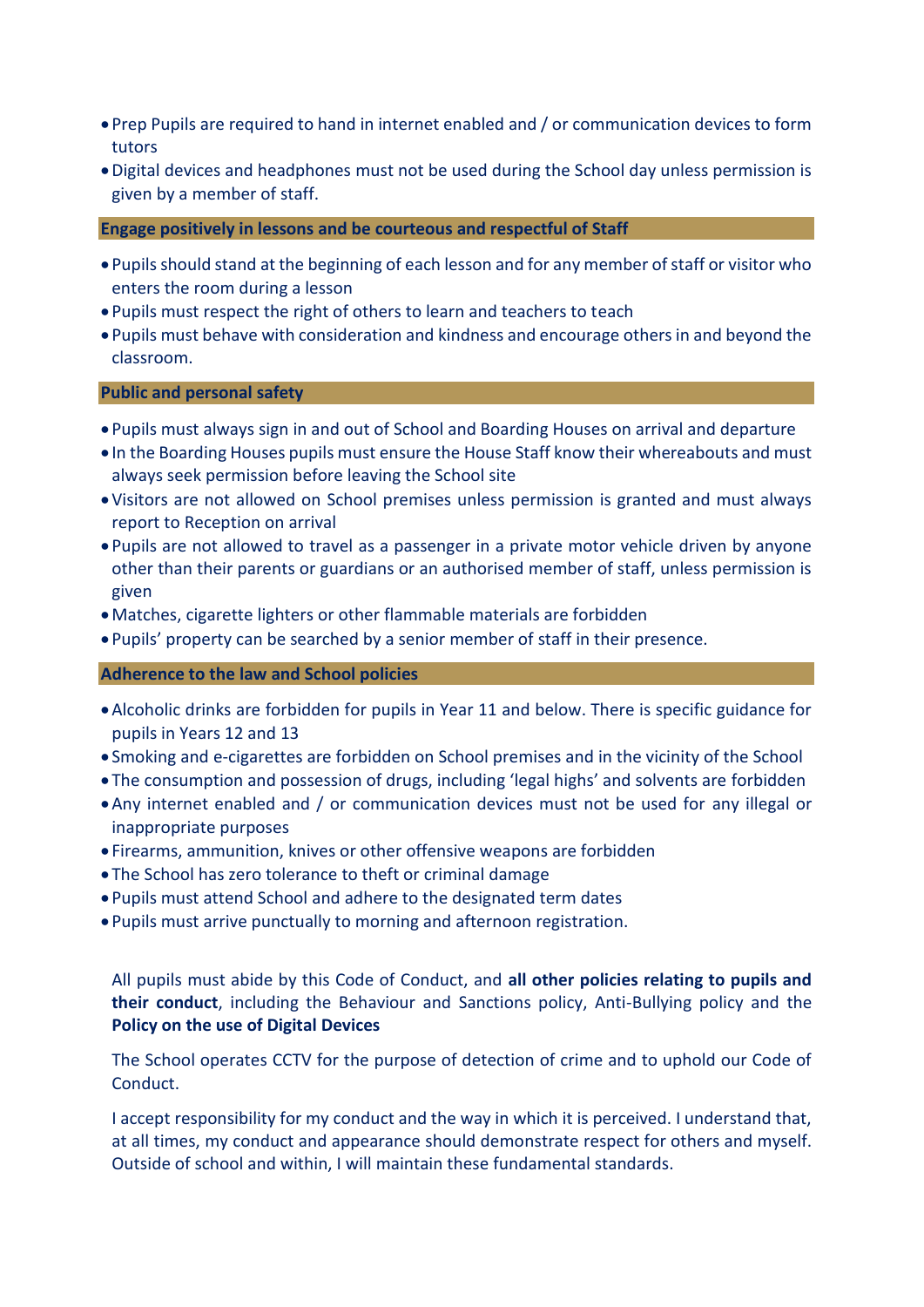Signed: Date:

Name (Block Capitals):

Form:

As the parent / guardian of the above-named pupil, I agree to the Code of Conduct by which my daughter must abide. I understand that my daughter will be held accountable for her own actions.

Name of Parent / Guardian: The contract of  $\mathcal{L}$  is a set of  $\mathcal{L}$  and  $\mathcal{L}$ 

Parent / Guardian's signature:\_\_\_\_\_\_\_\_\_\_\_\_\_\_\_\_\_\_\_\_\_\_\_\_\_\_\_\_\_\_\_\_\_\_\_\_\_\_\_\_\_\_\_\_\_\_\_\_

Date:  $\Box$ 

Please sign this document and return it to MSJ Admissions,

admissions@malvernstjames.co.uk (new girls) . Current pupils will complete an electronic document in school at the beginning of the academic year.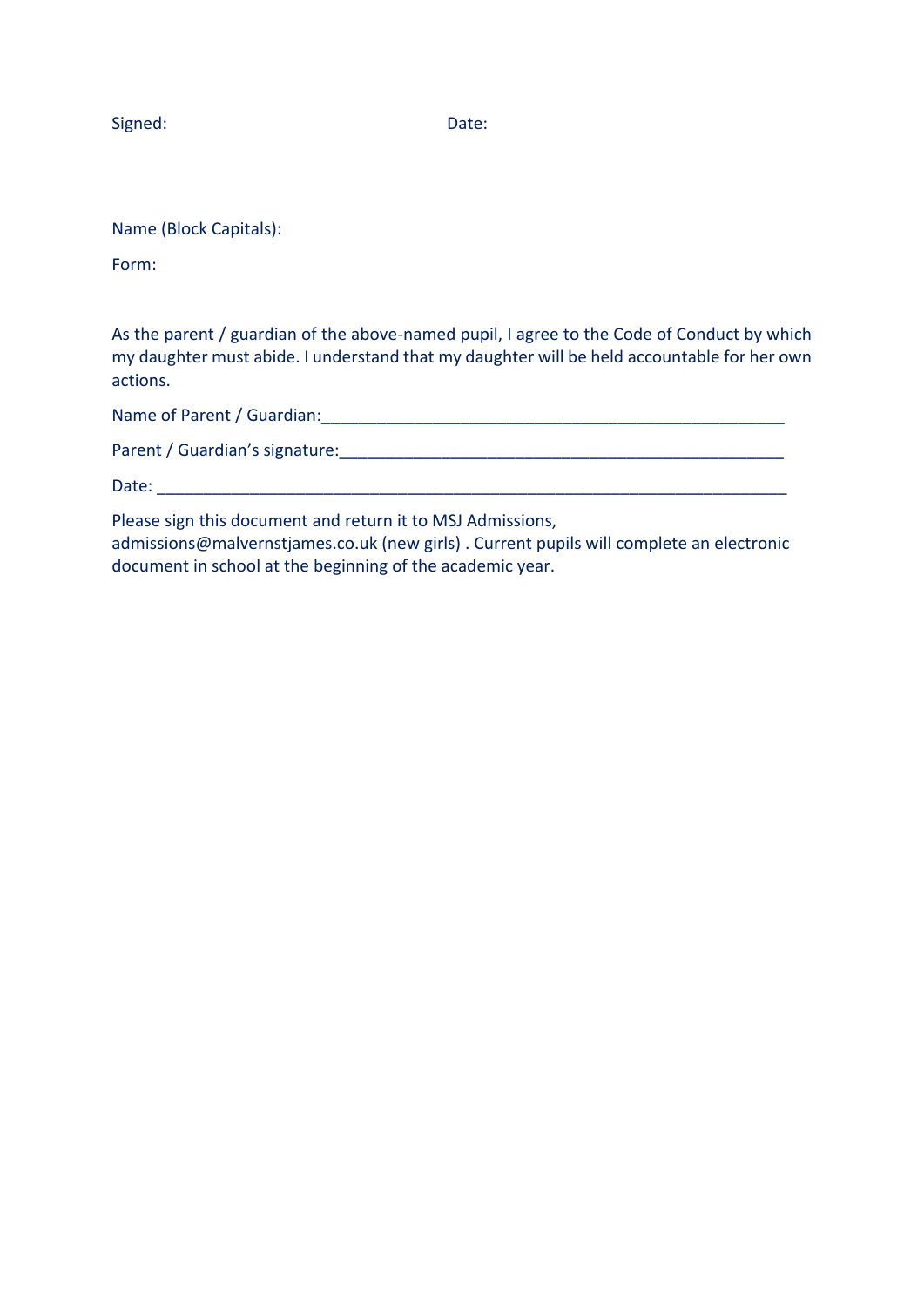**MERITS AND DEMERITS -** A tally of conduct merits and demerits is kept and used as the basis for the award of Headmistress' Awards (awarded termly for the girls in each year with the most number of merits) and the Admiral's Cup (awarded to the Ship with the most Ship points at the end of each term). All rewards and sanctions can be awarded electronically. Parents and Form Tutors will receive automatic notification of rewards and sanctions given (iSAMs).

# **REWARDS**

## **Academic Merits**

Awarded in recognition of particularly good or worthy work (iSAMS positive)

| <b>Rewards</b>                                            |               |
|-----------------------------------------------------------|---------------|
| Particularly good piece of work e.g test mark, class work | Merit awarded |
| Outstanding effort or participation in lesson             | Merit awarded |
| Recognisable improvement in academic work                 | Merit awarded |

# **Good Conduct Merits**

These are awarded for any behaviour which a member of staff thinks appropriate, such as acts of particular kindness or courage, taking responsibility unprompted or improved effort (iSAMS positive)

| <b>Rewards</b>                                         |               |
|--------------------------------------------------------|---------------|
| Good turn - helpfulness, compassion, etc               | Merit awarded |
| Recognisable improvement in pastoral area e.g attitude | Merit awarded |
| change                                                 |               |

**Merits are also awarded for Sports, Debating, Performing Arts and Boarding.**

# **SANCTIONS**

# **Academic Demerits**

These are given for any breach of academic expectations set by the School (iSAMS negative)

| <b>Sanction</b>                                                | $1st$ offence  | 2 <sup>nd</sup> offence | 3 <sup>rd</sup> offence |
|----------------------------------------------------------------|----------------|-------------------------|-------------------------|
| Homework - failure to hand in within<br>24 hours of deadline   | Demerit        | <b>Detention</b>        |                         |
| Late to lessons/registration                                   | <b>Warning</b> | <b>Demerit</b>          | <b>Detention</b>        |
| Not fully equipped                                             | <b>Warning</b> | <b>Demerit</b>          | <b>Detention</b>        |
| Department Specific eg failure to reach<br>pass mark in retest | <b>Demerit</b> | <b>Detention</b>        |                         |

# **Poor Conduct Demerits**

These are given for any breach of School rules or behaviour which falls below the standards expected in School (iSAMS negative)

|  | <b>Sanction</b> | --<br><b>াffence</b><br>י סי | offence<br>ond |
|--|-----------------|------------------------------|----------------|
|--|-----------------|------------------------------|----------------|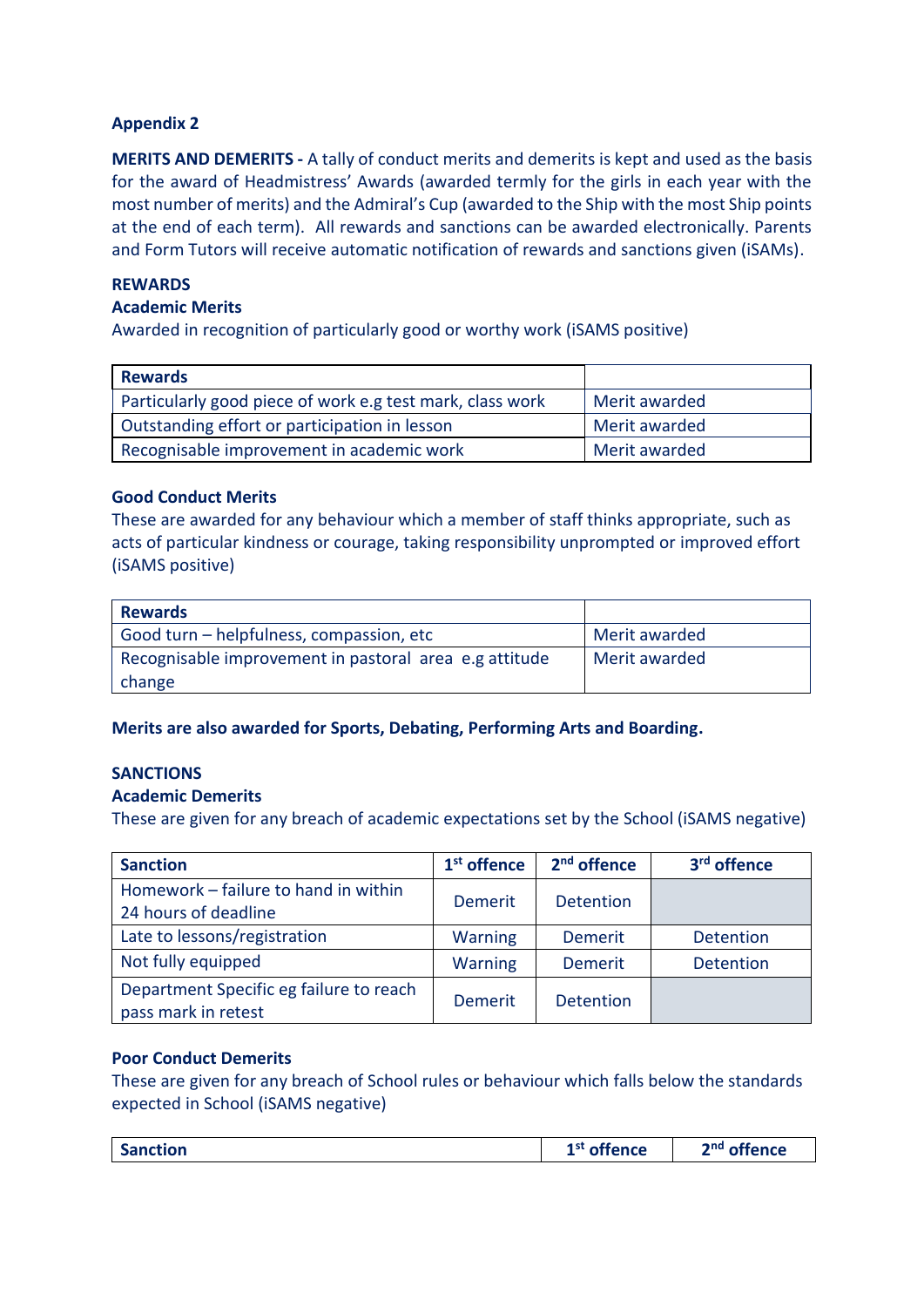| Uniform - wrong socks/shoes/jewellery/hair down,<br>etc.                                | <b>Demerit</b>                    | <b>Detention</b>             |
|-----------------------------------------------------------------------------------------|-----------------------------------|------------------------------|
| Disregard for school rules (sanction severity will<br>depend upon the rule disregarded) | Demerit                           | <b>Detention</b>             |
| <b>Chewing Gum</b>                                                                      | Demerit                           | <b>Detention</b>             |
| Poor behaviour in Boarding environment                                                  | <b>Boarding</b><br><b>Demerit</b> | <b>Boarding</b><br>detention |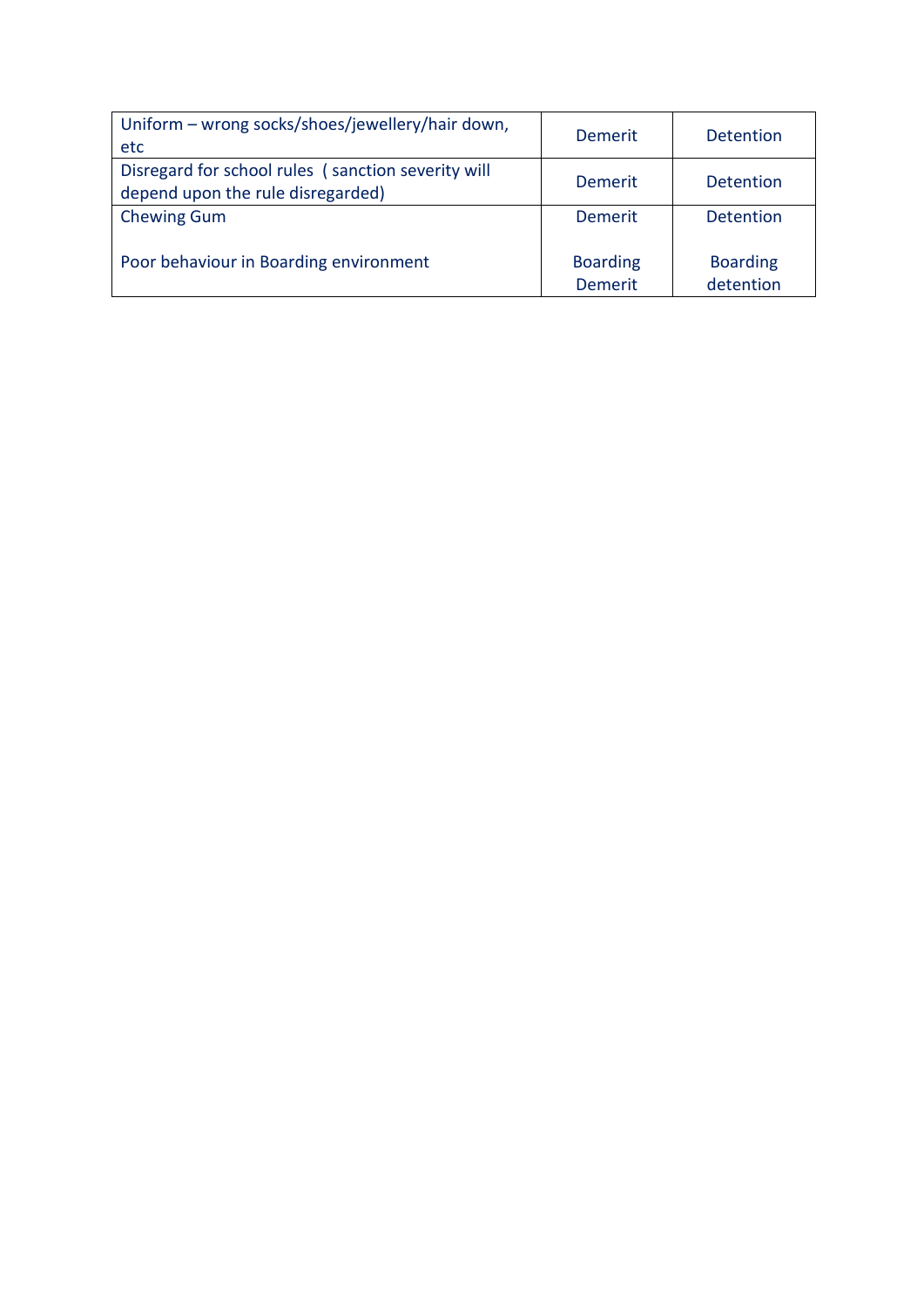# **Detentions**

Applied by: Heads of Year/ Heads of Subject / Deputy Head for misconduct as reported by any member of staff.

Applied for misconduct such as:

- Three poor conduct demerits or three academic demerits within a term
- Behaviour which endangers self or others
- Leaving School, missing lessons or other activities without permission
- Rudeness or defiance towards staff
- Damage to property
- Persistent misconduct

The member of staff referring a pupil for a detention should state what she is expected to do during the time allocated.

Detentions will take place in a silent, supervised room during Prep Time. Apart from paid extra-curricular activities or lessons, detention over-rides any other commitments a pupil may have during this time.

Detentions allocated should be recorded on iSAMS and CPOMS by the HOY and Parents will be made aware that their daughter has attended a detention.

Possible tasks for completion during detention:

- sit quietly doing nothing for the duration of the session
- complete outstanding work
- bespoke activity related to misdemeanour

# **Confiscation**

Applied by: any member of staff Applied for: any item they consider harmful or detrimental to discipline.

- Staff are expected to confiscate in cases of obvious breach eg non-regulation jewellery and clothing, or electronic devices used contrary to School Rules. Food may be disposed of.
- Confiscated items should be clearly labelled with the date and the girl's name and given to the Director of Pastoral Care. Staff should also enter a demerit on iSAMS.

(see also **Policy on the use of Digital Devices**)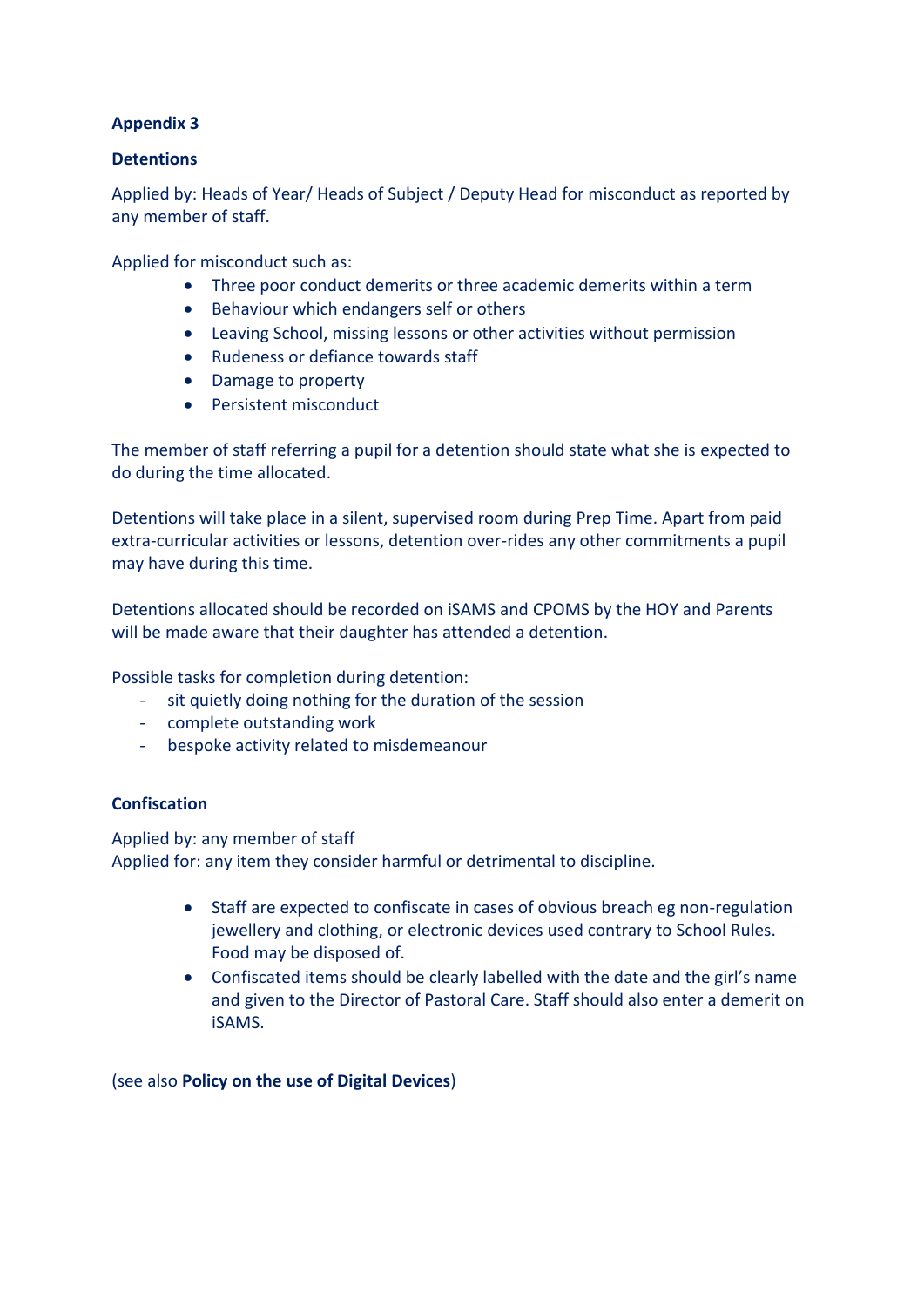# **Putting a pupil "on Report"**

A pupil may be put "on report" by their HOY. This is a way of monitoring progress lesson by lesson and Prep by Prep. It gives immediate feedback which can be used to encourage a pupil as well as provide a support system when things are not going well. After monitoring students on report for a period of time, the HOY can move to a **weekly report meeting with the** pupils.

This is a means of dealing with

- Persistent lateness to registration or lessons
- Disruptive behaviour in lessons, including rudeness or insolence
- Persistent lack of homework
- Poor organisation
- Failure to adhere to the Dress Code

# **Procedure for putting a pupil "on Report"**

- In the first instance, encouragement, support must be undertaken.
- In subject related issues, the subject teacher must report the problem to Head of Department who should see the pupil
- If further discussion and a request for co-operation have no effect, then the Form Tutor and HOY should be involved
- The HOY monitors how widespread the problem is, and whether going "On Report" is likely to be effective
- If this step is decided on, the HOY must inform the Director of Teaching and Learning, the Director of Pastoral Care and parents. For Boarders, the Housemistress must also be informed
- All staff involved in signing the "On Report" form must know the reason and it must be taken seriously. The girl is given an "On Report" form which she asks subject teachers to sign at the end of each lesson
- "On Report" is for a limited period and must be checked by the Form Tutor daily and the HOY weekly to see if an improvement has occurred
- There must be a built in review with the girl, usually after a week, and a formal ending to the arrangement, which should be communicated to the parents
- Following this, the report will be scanned and uploaded to CPOMS by the HOY and the hard copy destroyed